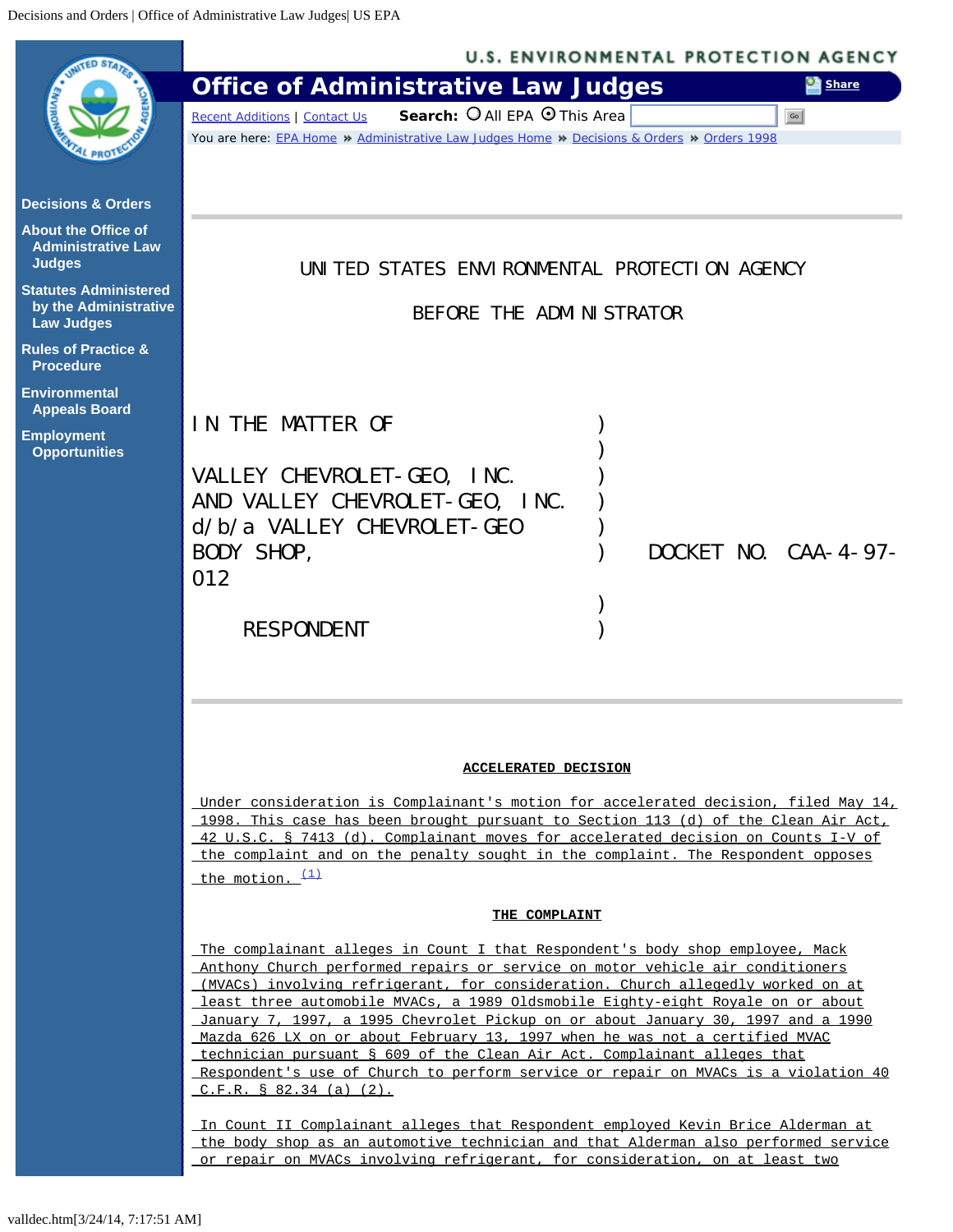automobiles, a 1988 Chevrolet Camaro IROC Z on or about April 25, 1997 and a 1988 Honda Accord LX on or about April 15, 1997. Alderman, Complainant alleges, was not a certified MVAC technician under § 609 of the Clean Air Act. Complainant alleges that Respondent's use of Alderman to perform service or repair on MVACs is a violation 40 C.F.R. § 82.34 (a) (2).

Count III alleges that Respondent employed Jimmy McCurry as an automotive repair technician and that McCurry performed service or repair on a MVAC involving refrigerant, for consideration, on a 1989 Oldsmobile automobile on or about January 29, 1997. McCurry was not a certified MVAC technician under § 609 of the Clean Air Act. Complainant alleges that Respondent's use of McCurry to perform service or repair on MVACs is a violation 40 C.F.R. § 82.34 (a) (2).

Count IV alleges that Respondent employed Dennis Wolfe at the body shop as an automotive repair technician and that he performed service or repair on MVACs involving refrigerant, for consideration, on at least seven automobiles, a 1988 Chevrolet Camaro IROC Z on or about March 14, 1997, a 1992 Chevrolet Geo Storm on or about June 12, 1997, a 1988 Honda Accord LX on or about March 24, 1997, a 1990 Mazda 626 LX on or about February 13, 1997, a 1992 Chevrolet Corsica LT on or about March 11, 1997, a 1989 Chevrolet Truck C1500 on or about April 25, 1997, and a 1985 GMC Jimmy S15 on or about May 26, 1997. When Wolfe performed the service or repairs, Complainant alleges, he was not a certified MVAC technician under § 609 of the Clean Air Act. Complainant alleges that Respondent's use of Wolfe as a technician to perform service or repair on MVACs is a violation 40 C.F.R. § 82.34  $(a) (2)$ .

Count V alleges that Church and Alderman when they serviced or repaired the MVACs involving refrigerant in the five cars identified in Counts I and II, they did so without approved refrigerant recycling or recovery equipment, in violation of Section 609 (c) of the Clean Air Act, 42 U.S.C. § 7671h (c) and 40 C.F.R. § 82.34  $(a) (1).$ 

Complainant proposes assessing Respondent a civil penalty of \$40,850.

## **FINDINGS AND CONCLUSIONS**

Complainant's Showing

The Complainant urges in its motion for accelerated decision that no genuine issue of material fact exists as to the liability of Respondent for the violations alleged in the complaint.

Counts I-IV allege that Respondent used four uncertified technicians when servicing MVACs Three of them were employed at Respondent's body shop and one at the service department. Respondent denies Counts I and II but concedes in its answer the material elements of Counts III and IV.

Count I is supported by the affidavit of Mack Anthony Church. Church was employed by the Respondent from April 9, 1996 to April 10, 1997. He repaired vehicles with body damage. He states that he is not a certified technician for purposes of servicing MVACs or working with refrigerant. In addition to repairing body damage, he was occasionally required to repair or replace non-body parts, including components of the engine, electrical system and heating and cooling systems. He attests as follows:

In many vehicles I repaired the MVAC refrigerant system would have<br>ruptured and no refrigerant would be left in the system as damaged air<br>compressors or ruptured refrigerant lines indicated that the closed<br>pressure system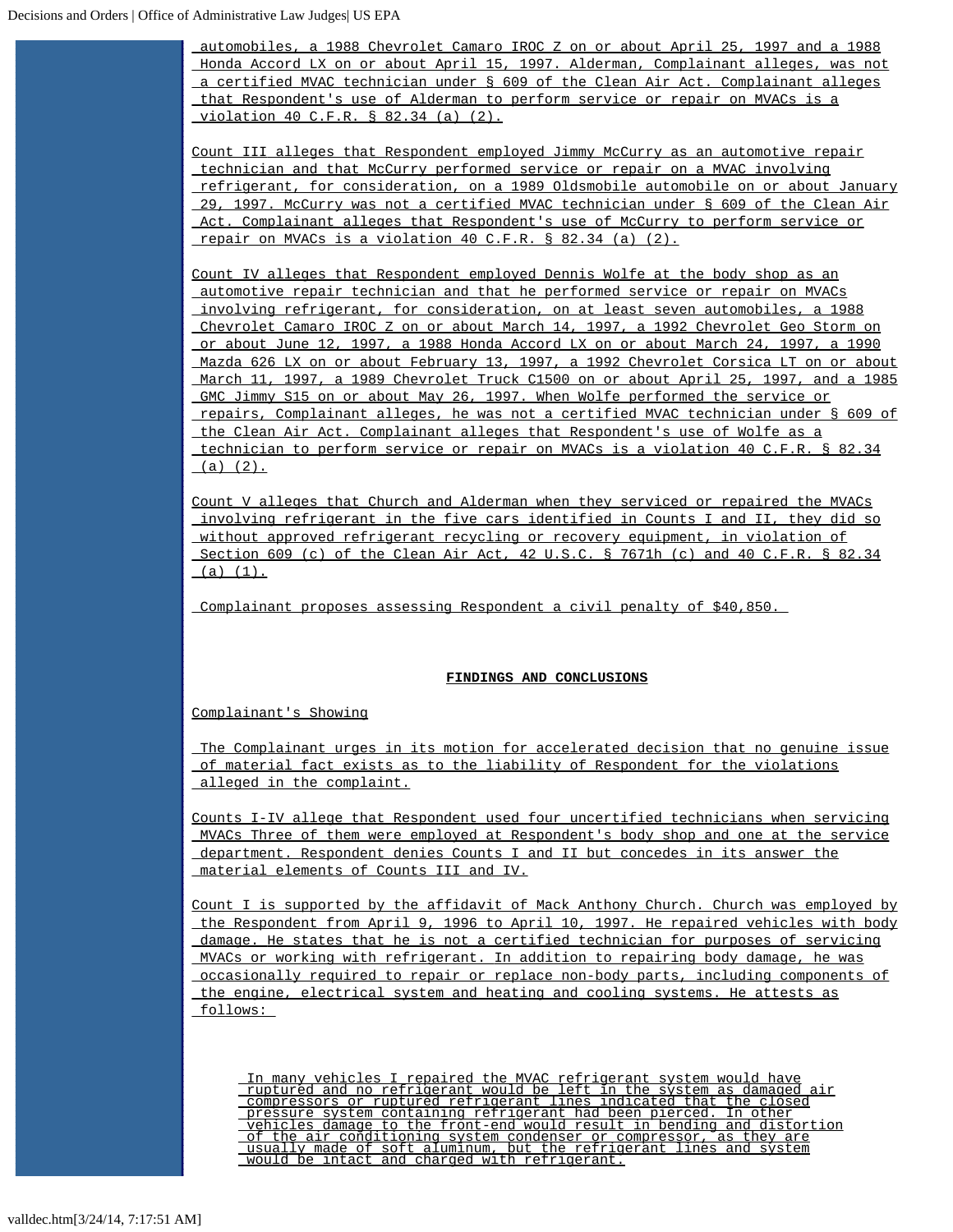Repairs to the body or fender of a vehicle require removal or replacement of the MVAC or parts of the MVAC. When refrigerant lines are still intact and no ruptures or other damage indicate that the refrigerant has escaped, Church explains, it is then necessary to remove all refrigerant from an MVAC charged with refrigerant prior to removing or repairing an MVAC. He represents that when the refrigerant had to be removed, Respondent directed him to open the refrigerant ports of the MVAC and allow all the refrigerant to vent into the atmosphere. Church attaches four copies of Respondent's body shop work orders or invoices to his affidavit. He maintains that he performed the repair work described on each invoice, and that that work included repair or replacement of the MVAC or MVAC parts described on each work order.

The repairs listed on invoice Exhibit A, the work order for a 1991 Buick Century, dated July 24. 1996, included replacing the air conditioning condenser of the MVAC. Church states that he opened the refrigerant ports of the MVAC and allowed the refrigerant to vent into the atmosphere. Church claims that he did not use a recycling or recapture evacuation device. While he replaced the Buick's air conditioning condenser, he did not recharge it. The recharging of the vehicle's condenser was done outside the body shop. Church also represents that he did the work listed on repair estimate Exhibit B. That estimate, dated January 7, 1997, was for a 1989 Oldsmobile Eighty-eight Royale. The estimate was prepared by Dennis Odum and the work order included replacing the air conditioning condenser of the MVAC. Church attests that he also opened the refrigerant ports on the Oldsmobile Eightyeight and allowed the refrigerant in the system to vent into the atmosphere. He did not use a recycling or recapture device. Again, he states that he replaced the air conditioning condenser which is identified on the invoice.

Exhibit C, a repair estimate dated January 30, 1997, for a 1995 Chevrolet Pickup K1500 was prepared by David Hefner for State Farm Insurance. Church represents he performed the same work on the Chevrolet Pickup that he did on the vehicles represented by Exhibits A and B. He claims he removed the MVAC condenser, opened the refrigerant ports and replaced the condenser. No approved refrigerant recycling or recapture device was used, he explains. Exhibit D is a copy of a repair estimate prepared by Dennis Odum, dated February 13, 1997, for a 1990 Mazda 626 LX. Church claims he also removed the MVAC condenser, opened the refrigerant ports and replaced the condenser on the Mazda.

Church points out that each customer in Exhibits A-D was billed for 1.4 hours of labor for evacuation and recharge, which is the standard charge suggested by Respondent's maintenance schedules when the mechanic uses a certified refrigerant evacuation equipment.

In addition to obtaining Church's affidavit, on June 24 and July 17, 1997,

<u>Complainant sent § 114 letters  $\frac{(2)}{2}$  to Respondent and requested copies of invoices or</u> work orders for the repair of motor vehicle air conditioners for the period July 1, 1996 through June 30, 1997, performed at the body shop or performed on the behalf of the body shop by any other entity. Complainant also sent § 114 letters to the customers of Respondent requesting copies of invoices or estimates for the Church repairs. Complainant received two substantive replies from Respondent's customers which enclosed the same estimates provided by Church for the 1990 Mazda and 1995 Chevrolet Pickup truck. In addition, Respondent supplied work orders or invoices for the cars that had air conditioners repaired or serviced at the body shop. The work orders for the vehicles verify that Church worked on the cars identified in his affidavit.

Count II is supported by the affidavit of Kevin Brice Alderman. Alderman worked at Respondent's body shop from March 1997 to May 15, 1997. He states that he repaired body damage at Respondent's body shop. Alderman states that he is not a certified technician for purposes of servicing MVACs and that while he worked at Respondent's body shop there was no certified MVAC evacuation or recovery equipment. Alderman represents that on some occasions the refrigerant lines and systems on the cars he was repairing would be intact and charged with refrigerant. He also states that MVAC refrigerant system lines, or other MVAC components, would have to be removed to replace the radiator and/or radiator support system in some vehicles. When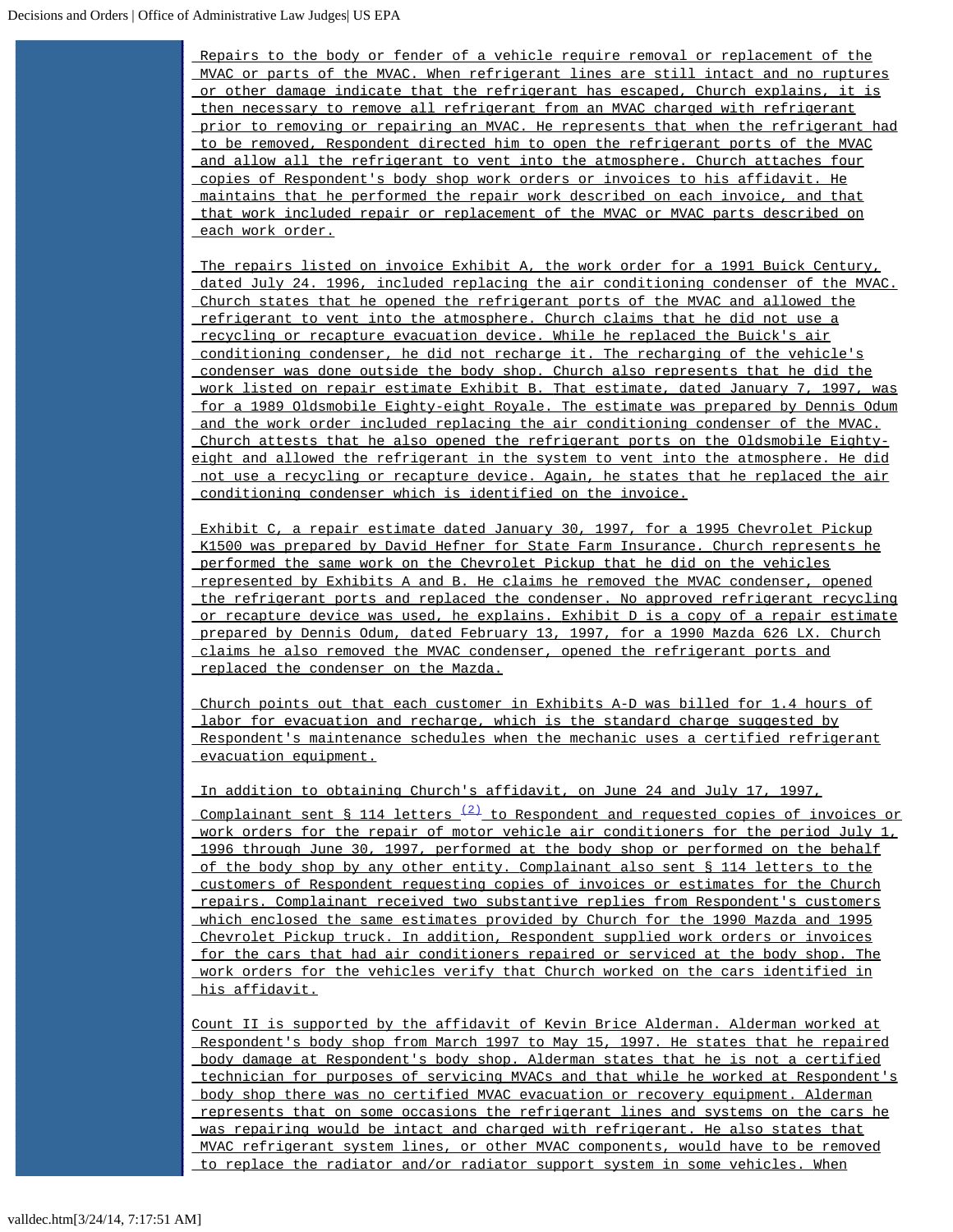repairing or removing an MVAC, he explains, it is necessary to remove all refrigerant from an MVAC charged with refrigerant prior to removing or repairing an MVAC.

Alderman represents that on two occasions he vented refrigerant from a charged MVAC at the direction of the body shop service manager. He could not recall the type of automobile he worked on when he vented the refrigerant. But the complaint indicates that they were a 1988 Chevrolet Camaro IROC Z on or about April 25, 1997 and a 1988 Honda Accord LX on or about April 15, 1997. The invoices and estimates submitted by Respondent, pursuant to the July 14, 1997 § 114 request, identify Alderman as having worked on those automobiles and they indicate that service was provided to MVACs. None of the other invoices supplied by Respondent in response to the § 114 request show Alderman as having worked on vehicles where repairs or service was performed on MVACs during the period February 1, 1997 through June 30, 1997.

Church and Alderman both claim that Respondent's managers told them to open the refrigerant ports of the MVAC and to vent all the refrigerant into the atmosphere. Church and Alderman represent that Respondent's managers were aware that refrigerant might be in the MVACs and that use of a refrigerant recapture or recycling device was required by EPA regulations. Alderman and Church claim they told Respondent's managers that it was necessary to use certified refrigerant recovery equipment and certified technicians.

Complainant, citing 40 C.F.R. § 82.34 (a) (1) and(2), urges that when replacing major components of a MVAC certified technicians and proper equipment must be utilized at least twice. First, the refrigerant must be evacuated from the charged MVAC into proper recovery equipment before dismantling the MVAC. Second, after the MVAC has been replaced or repaired, a certified technician and proper equipment are necessary to recharge the MVAC.

Counts III and IV Complainant alleges that Jimmy McCurry, an employee of Respondent's service department, serviced the MVAC in a 1989 Oldsmobile on January 29, 1997 and Dennis Wolfe, an employee at Respondent's body shop, performed service or repair on MVACs on seven automobiles, a 1988 Chevrolet Camaro IROC Z on or about March 14, 1997, a 1992 Chevrolet Geo Storm on or about June 12, 1997, a 1988 Honda Accord LX on or about March 24, 1997, a 1990 Mazda 626 LX on or about February 13, 1997, a 1992 Chevrolet Corsica LT on or about March 11, 1997, a 1989 Chevrolet Truck C1500 on or about April 25, 1997, and a 1985 GMC Jimmy S15 on or about May 26, 1997. Respondent concedes that Wolfe and McCurry were not certified MVAC technicians when they repaired or serviced MVACs in the vehicles alleged in the complaint.

Count V alleges that when Church and Alderman serviced the MVACs of the five cars identified in Counts I and II, they allowed the refrigerant in the air conditioning system to escape directly into the atmosphere. Respondent concedes that its body shop did not have or maintain approved refrigerant recycling or recovery equipment during the period that is the subject of the complaint. Respondent admits that it services MVACs at the body shop and the service department for consideration. The affidavits of Alderman and Church and the invoices establish that MVACs were serviced at the body shop by Church and Alderman at the time that Respondent admits that no recycling or recovery equipment was available at the body shop. Moreover, Respondent concedes that Dennis Wolfe, an uncertified technician, on seven separate occasions, serviced MVACs at the body shop by charging MVACs with refrigerant.

Respondent's Opposition to the Motion

Respondent responds to Count I by stating that it does not believe that Church is telling the truth; to Count II Respondent denies that any refrigerant escaped into the atmosphere, although it concedes that uncertified technicians worked on or serviced the MVACs in the cars listed in the complaint in Count II; to Count III and IV Respondent states that McCurry and Wolfe were certified but that they were not certified by a technician certification program approved by the Administrator, to Count V Respondent concedes that "on several occasions Valley Chevrolet body shop employees improperly charged systems after they had been repaired" but it denies that any refrigerant was vented into the atmosphere. Respondent's arguments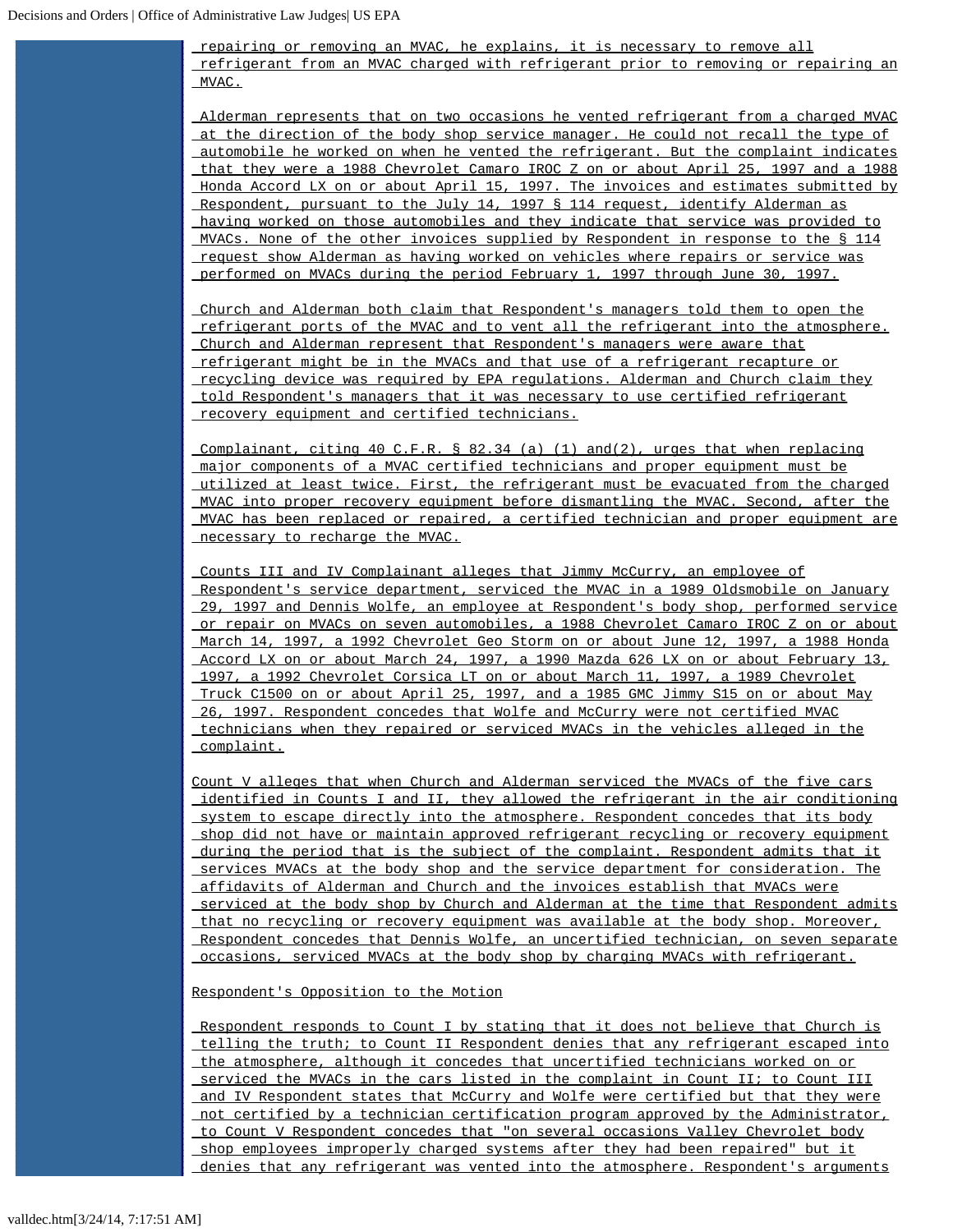are not supported with references to documents or statements in its prehearing exchange, although some of the representations reflect its prehearing exchange and answer.

Respondent has filed the affidavits of five current employees, Dennis Odom, Body Shop Manager, Dennis Wolfe, Body Shop Foreman, Stephen Scott, body shop employee, Darrin Greene, body shop employee, and David Coffey, Fixed Operations Director. In his affidavit, Odom admits that he did not know that charging an HVAC system was a violation of the regulations and that he is aware of at least one occasion when an HVAC system was charged at Respondent's body shop by a person not licensed to do such work. While admitting to at least one violation, Odom asserts that he has never observed, seen or heard any supervisor or manager instruct an employee to vent an HVAC system into the atmosphere. Odom also notes that before September of 1997, Respondent's policy was to have HVAC charging and discharging done at its service center on U.S. highway 321, or at a separate contractor. Since September of 1997, when Respondent purchased the required certified equipment, this equipment has been used exclusively to perform HVAC charging and discharging work at the body shop. In addition to his statements regarding operations at Respondent's facility, Odom offers testimony concerning Complainant's witness Church. Odom testifies that Church is angry with Respondent because of a dispute over vacation pay and that Church stated that he would "get even" with Respondent. Odom also maintains that Church did not report income earned doing body shop work while he was self-employed for state or federal income tax purposes.

The remaining affidavits repeat much of Odom's testimony. Wolfe, Coffey, Scott and Greene all repeat Respondent's body shop policy of having cars that required HVAC charging or discharging sent to the service center. In addition to attesting to the policy Coffey also offers a flow chart depicting the policy's operation. He adds further that he can recall specific occasions on which Respondent towed vehicles over to the main service facility for MVAC service and that Respondent has had two pieces of certified MVAC equipment at its service facility since he was hired in February of 1994.

Scott and Greene both state that no one ever instructed them, nor did they ever hear anyone else instructed to vent or charge an HVAC on an automobile at Respondent's facility. Greene offers his opinion that he would have known if any venting was occurring at the facility because the shop is small and has no walls or other barriers between cars. Scott adds, if Church did discharge an HVAC, he did so on his own and not on someone else's instructions. Based on his experience, Scott asserts that the employees who work on HVAC systems are generally familiar with the relevant regulations and that Church was or should have been familiar with any such regulations. In addition, Wolfe and Scott both express the opinion that refrigerant has already leaked out of the majority of vehicles that come to the body shop with front end damage, obviating the need for any discharging.

The other employees, with the exception of Coffey, also repeat or expand on Odom's allegations that Church is dishonest and is seeking revenge against Respondent. Wolfe, and Scott repeat the allegation that Church failed to report earned income to state and federal tax authorities. Scott and Greene add that Church, while working for a cable TV company, "pocketed" fees from cable customers for reconnecting them to the system without informing the cable company. Finally, Wolfe, Scott and Greene all attest that Church claimed that he would "get even" with Respondent and Odom because he was denied vacation pay.

Complainant's Reply to Respondent

Complainant urges in its reply that Respondent's affidavits do not refute any element of liability of any of the violations. Complainant points out that Respondent's claim -- that no person at Respondent's business instructed Complainant's witnesses to release refrigerant from charged MVACs -- is not an element of the violations alleged. Complainant maintains that Respondent has not offered any evidence that contradicts Complainant's specific documentary and testimonial evidence that Church and Alderman, while in Respondent's employ, serviced or repaired MVACs without proper certification in violation of 40 C.F.R. § 82.34 (a) (2). Complainant also argues that Respondent has failed to raise genuine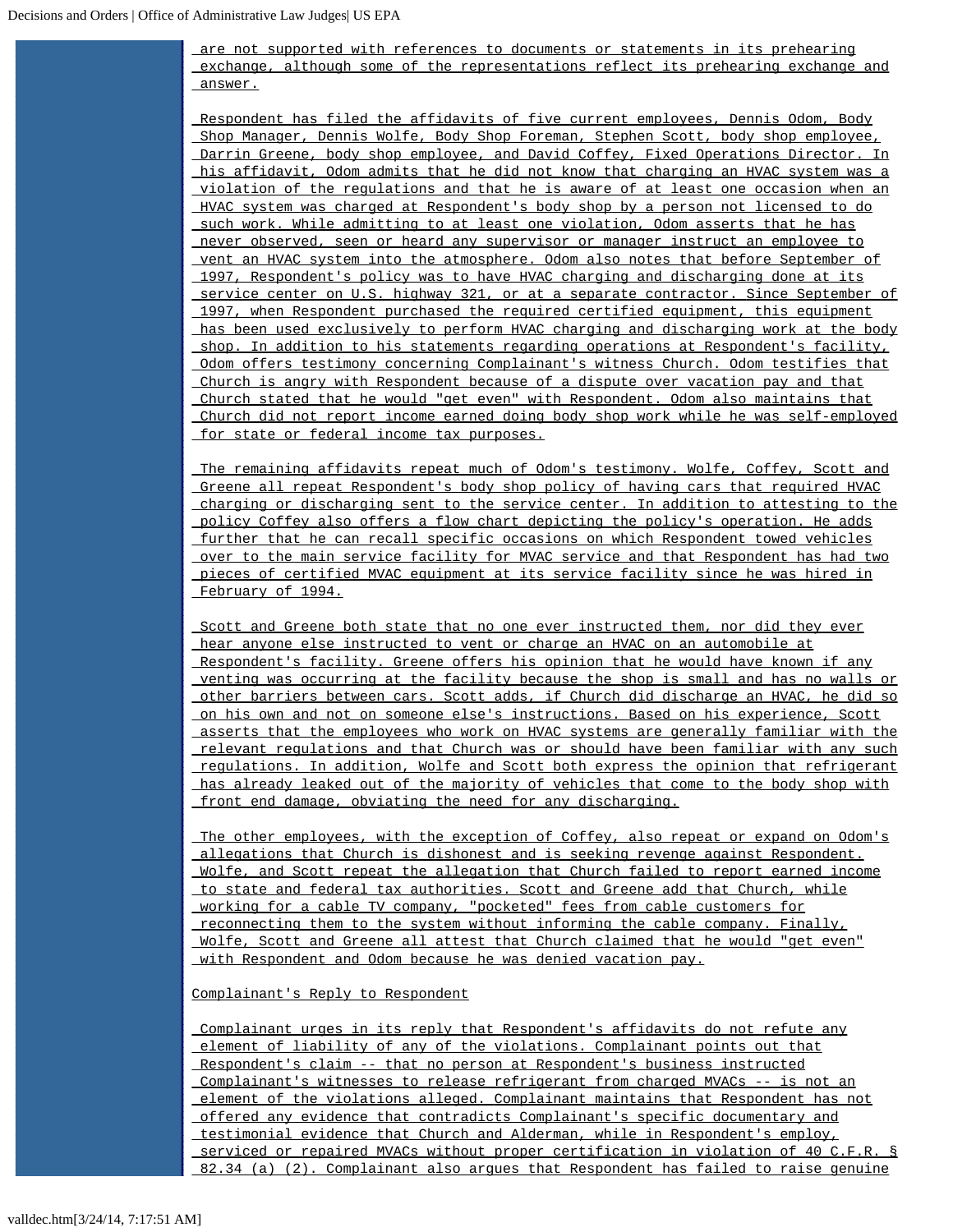issues of material fact about the violations alleged in Counts III-V.

Respondent's attack on the character of Church should not be considered, Complainant urges, because Church was not convicted of a crime. It maintains that the statement offered by Respondent about Church is too remote from the actual issues in this case, constitutes self-serving hearsay, is of little probative value and is unduly prejudicial.

Decision on the Motion

Some of the material facts are undisputed in the filings. Respondent owns and operates Valley Chevrolet-Geo Body Shop and the Valley Chevrolet-Geo in Granite Falls, North Carolina (now Valley Chevrolet, Inc. Body Shop and Valley Chevrolet, Inc.) Respondent at its body shop and service facility repairs and services motor vehicle air conditioners for consideration. Section 609 (c) of the Clean Air Act, 42 U.S.C. § 7671h (c) provides that no person repairing or servicing motor vehicles for consideration may perform any service on a motor vehicle air conditioner involving refrigerant without using approved refrigerant recycling equipment and no person may service a vehicle air conditioner unless he or she has been properly trained and certified. Since August 13, 1992, there have been Agency regulations implementing Section 609 (c).

The Complainant has established: that Mack Anthony Church was employed by the Respondent at its body shop as an automotive repair technician during the times relevant to the complaint; that he performed service or repair on MVACs involving refrigerant, for consideration, on three occasions identified in the complaint; and that when he did the service or repairs, he was not a certified technician. While Respondent denies that Church worked on the MVACs in the vehicles cited in the complaint, it has offered no factual support for its claim. The invoices or work orders and estimates supplied by Respondent and Respondent's customers indicate that the MVACs identified in the complaint were repaired or serviced by Respondent. The work orders and the affidavit supplied by Church support that he worked on the vehicles alleged in the complaint.

While respondent's employees, who submitted affidavits, conjecture that the vehicles worked on by Church may not have needed repair or service on their MVACs, they present no firsthand knowledge about the vehicles that conflicts with Church's statement and no explanation about who repaired or serviced the MVACs listed on the invoices if Church did not. The affidavit of Kevin Brice Alderman supports Church's claims. Alderman also worked on MVACs at the body shop even though he was not certified. Again the invoices support Alderman's claims. Respondent concedes that Jimmy McCurry and Dennis Wolfe worked on MVACs at Respondent's body shop and service center when they were not certified as required by the regulations. It admits that Wolfe serviced MVACs on seven different occasions at the body shop involving a total of 16.65 pounds of R-12, a Class I controlled substance under the Clean Air Act. Complainant has specifically identified five MVACs that Alderman and Church repaired or serviced without utilizing approved refrigerant recycling and recovery equipment. Respondent concedes that it did not have approved refrigerant recycling and recovery equipment at the body shop. While Respondent denies that this happened, it has not pointed to facts which rebut Complainant's allegations. Respondent claims that usually the refrigerant escaped from the vehicles during the accident and that when MVACs required service they were sent to another facility or its service center. But, at the same time, Respondent concedes that was not always the case. Respondent does not identify any specific facts about the vehicles cited in the affidavits, invoices and the complaint that would permit applying its general assumptions to those vehicles. There is no representation that the refrigerant in the vehicles listed in the complaint was properly recycled or that the refrigerant had escaped by the time Church and Alderman repaired the vehicles.

Instead of demonstrating that the work listed on the invoices was not performed by Church, Respondent asserts that Church should not be believed for reasons unrelated to his work at Respondent's body shop. Respondent claims that Church told his fellow workers that he had not reported all his income on his tax return and had pocketed cable television hook-up fees when he was a cable installer. Respondent's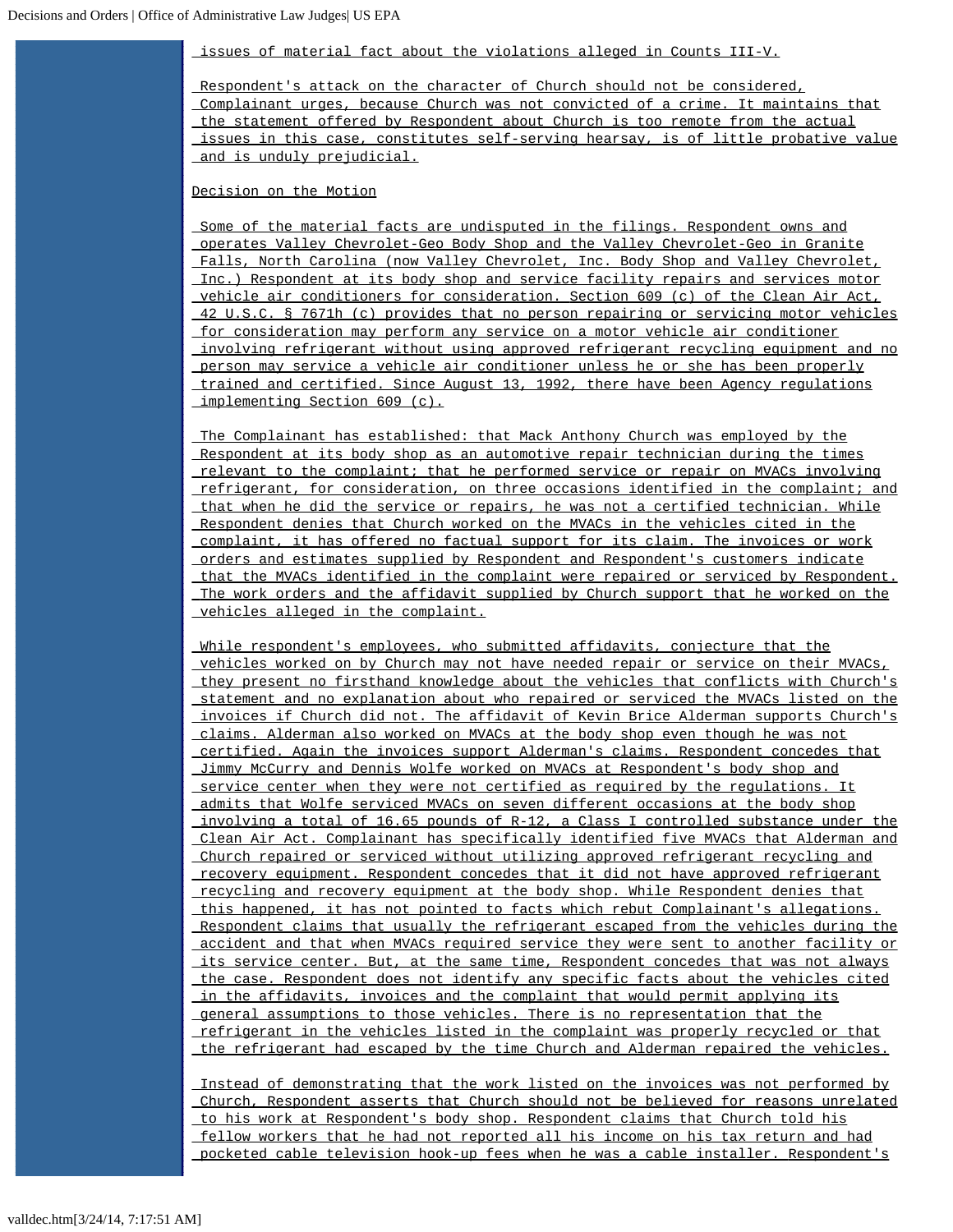## Decisions and Orders | Office of Administrative Law Judges| US EPA

 argument is not material in the context of this case. First, the only source for Respondent's allegations is Church's co-workers at the body shop, all of whom infer that Church is not to be believed. None of the co-workers, who provided affidavits, offers any explanation about why Church should be believed about these matters and not about his work at the body shop. Respondent has no firsthand knowledge about the incidents alleged. Second, Respondent has not shown that Church performed his job dishonestly while he was in its employ or that he was not knowledgeable about vehicle body repair and environmental regulations applicable to MVACs. Certainly, Church acted responsibly and honestly when he reported violations of 40 C.F.R. § 82.34 (a) (1) and (2) to Complainant. Third, the credibility of Church's allegations are not solely supported by his statements. Alderman, McCurry and Wolfe also admit that they violated the same regulations and Respondent does not claim that they are dishonest.

Respondent's invoices incorporate a system of accounting for employees who did repairs or service on each vehicle brought to its shop, and yet there are no affidavits from any employee who claims to have done the repairs or service on the vehicles cited in the complaint in compliance with 40 C.F.R. § 82.34 (a) (2). Complainant has established that, as alleged in Counts I, II, III and IV of the complaint, Respondent failed to repair or service vehicles by using certified employees thirteen times in violation of 40 C.F.R. § 82.34 (a) (2) . Respondent has also established that Church and Alderman repaired or serviced five vehicles involving MVAC refrigerant without utilizing approved refrigerant recycling or recovery equipment in violation of 40 C.F.R. § 82.34 (a) (1). No genuine issue of material fact remains to be decided about the Counts I, II, III, IV and V of the complaint.

## PENALTY

The Complainant has revised the penalty proposed in complaint and seeks the following assessment.

| Economic Benefit                   | S <sub>1</sub> . 274 |
|------------------------------------|----------------------|
| <b>Gravity Components</b>          |                      |
| Si ze of Busi ness                 | 2,500                |
| Count I (uncertified technician)   | 5.000                |
| Count II (uncertified technician)  | 5,000                |
| Count III (uncertified technician) | 5,000                |
| Count IV (uncertified technician)  | 5,000                |
| Count V (no recycling equip.)      | 10,000               |
| No. of Vehicles 12 x \$40          | 480                  |
| Subtotal of Gravity Components     | 32, 980              |
| 20 percent upward adjustment       | 6,596                |
| Total Gravity Component            | 39, 576              |
| Total Proposed Penalty             | 40.850               |

Complainant used Appendix IX of the Clean Air Act Stationary Source Civil Penalty Policy (General Penalty Policy) (October 25, 1991) 1991 LEXIS 7, C-Exh. 12 and 13. Appendix IX is the Clean Air Act Civil Penalty Policy applicable to persons who perform service for consideration on a motor vehicle air conditioner involving refrigerant (July 19, 1993). The penalty policy takes into account factors drawn from Section 113 (e) of Clean Air Act. Those policy factors include the size of the violator's business, the violator's full compliance history, the economic benefit of noncompliance, and the seriousness of the violation. The penalty policy also provides for reduction of the penalty because of the respondent's showing that the penalty would have an adverse economic impact on its business and any good faith efforts to comply, but these matters must be raised by the respondent.

Complainant's proposed penalty analysis is the sum of the economic benefit from noncompliance and the gravity component. The Complainant computed the economic benefit that Respondent received from not purchasing approved refrigerant recycling equipment for use at the body shop. Respondent operated the body shop from May 1, 1995 to August of 1997, a period of 26 months, without approved refrigerant recycling equipment. Complainant calculated the proposed economic benefit penalty from the matrix chart included in the penalty policy. The calculation considers as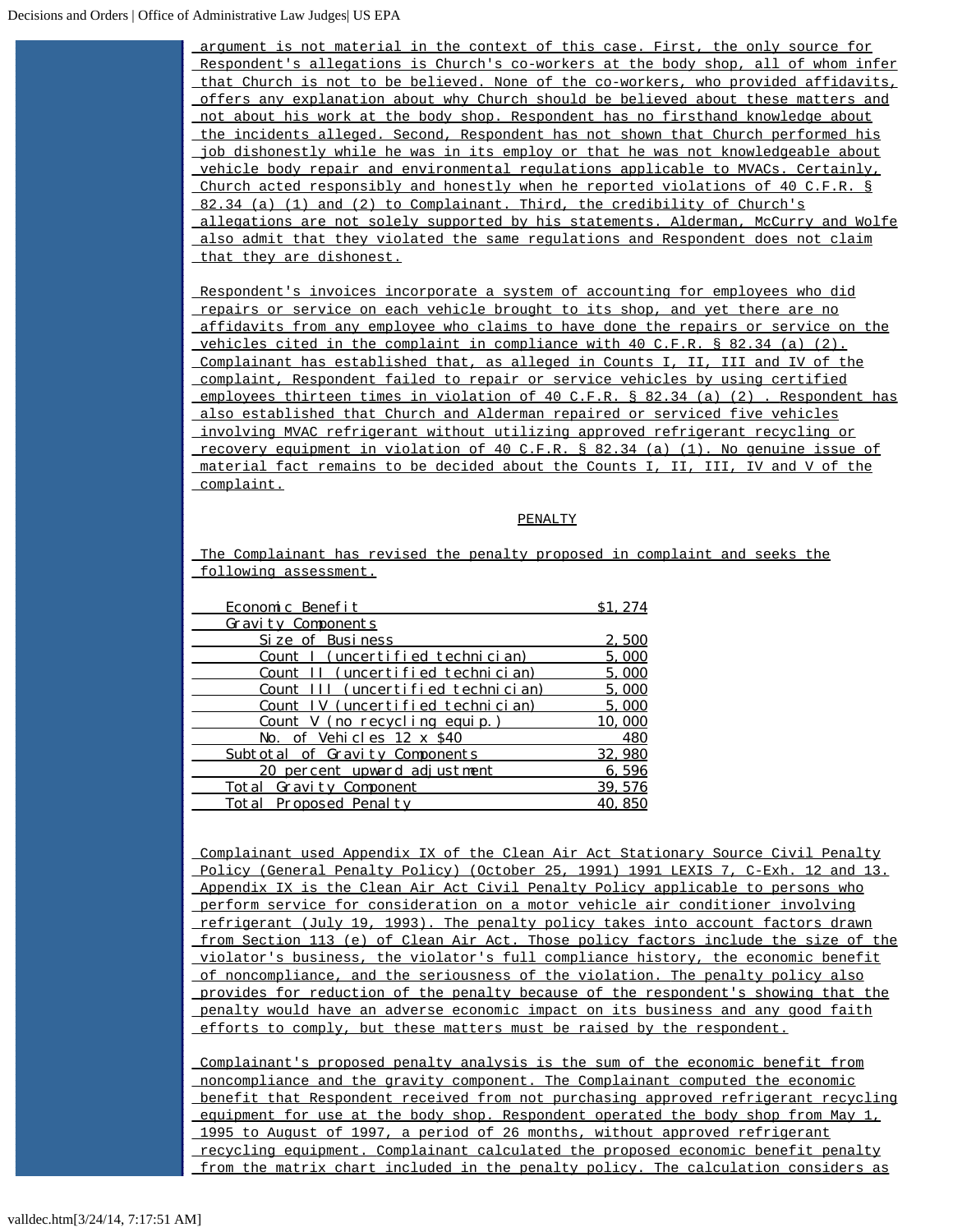economic benefit only the amount that Respondent saved by not purchasing recycling equipment. It does not include the amount saved by Respondent from failing to train and certify its employees. The matrix penalty calculation is \$1,274 in economic benefit to Respondent during the 26 months it was in noncompliance. Respondent has not challenged this calculation.

The gravity component of the penalty assesses two factors about the violation. The violation's importance to the regulatory scheme and its potential for environmental harm (ozone-depleting effect of the violator's actions) are determined. For each uncertified person who services or repairs a MVAC there is a \$5,000 penalty. Complainant proposes an assessment of a \$20,000 gravity penalty against Respondent because four of Respondent's employees performed service on motor vehicle air conditioners without being certified in violation of 40 C.F.R. § 82.34 (a) (2). Complainant's urges that its assessment is appropriate because it meets both criteria under the gravity component of Appendix IX. It argues that Respondent's failure to have properly trained and certified technicians is both destructive of the regulatory scheme and presents the potential for harm to the environment.

Complainant proposes a gravity penalty assessment for the violation in Count V of \$10,000 because Respondent repaired or serviced for consideration motor vehicle air conditioners involving the refrigerant without properly using approved refrigerant recycling or recovery equipment.

The gravity assessment component of the penalty policy also considers whether the Respondent had multiple violations of Section 609 which would significantly increase the potential for environmental harm. The penalty policy assesses \$40 against the violator for each motor vehicle air conditioner serviced without proper recycling or recovery equipment. The amount increases if the violator is a repeat offender. Complainant established that Respondent serviced air conditioners in twelve motor vehicles without the proper equipment and because of the twelve vehicles involved in the violation proposes increasing the gravity component by  $$480.$ 

The gravity component may be increased or decreased in order to scale the penalty to the size or net worth of the violator. Complainant proposes increasing Respondent's penalty by \$2,500 which is the amount of increase provided in the penalty policy for an entity Respondent's size. Respondent's sales in 1996 were \$18,886,300. Its net worth in 1996, according to Dun & Bradstreet and the accounting figures submitted by Respondent, was \$869,316. Complainant points out that Respondent's net profits for each of the past three years exceeds the proposed penalty by more than 400 percent. [\(3\)](#page-9-0)

The penalty policy states that mitigation of the penalty policy amounts should be permitted only if the violator is able to demonstrate an inability to pay the full amount or it asserts other unique factors. The Agency maintains that the amounts assessed should be considered the minimum penalty because the matrix amounts are substantially lower than the amount permitted under the statute. Complainant proposes increasing the penalty by 20 percent because the Respondent was aware or should have been aware of the regulations and repeatedly failed to comply. Complainant supports its determination with the fact that Respondent owned proper recycling equipment and had certified technicians at the service center but it failed to utilize the equipment and certified technicians at the body shop and at times at the service center.

Complainant argues that it is apparent that Respondent knew about its obligations but did not insure that they were met. Adding to the seriousness of the violations is the finding that the body shop foreman, who was not certified, serviced vehicle air conditioning systems. When managers violate the rules, it is not surprising that the people they supervise are not compliant.

The Respondent did not respond to Complainant's penalty analysis or its arguments for assessing the penalty in its opposition to the motion for accelerated decision. Overall, Complainant's consideration of the penalty is reasonable and appropriate. However, Complainant's proposal to increase the gravity and economic components by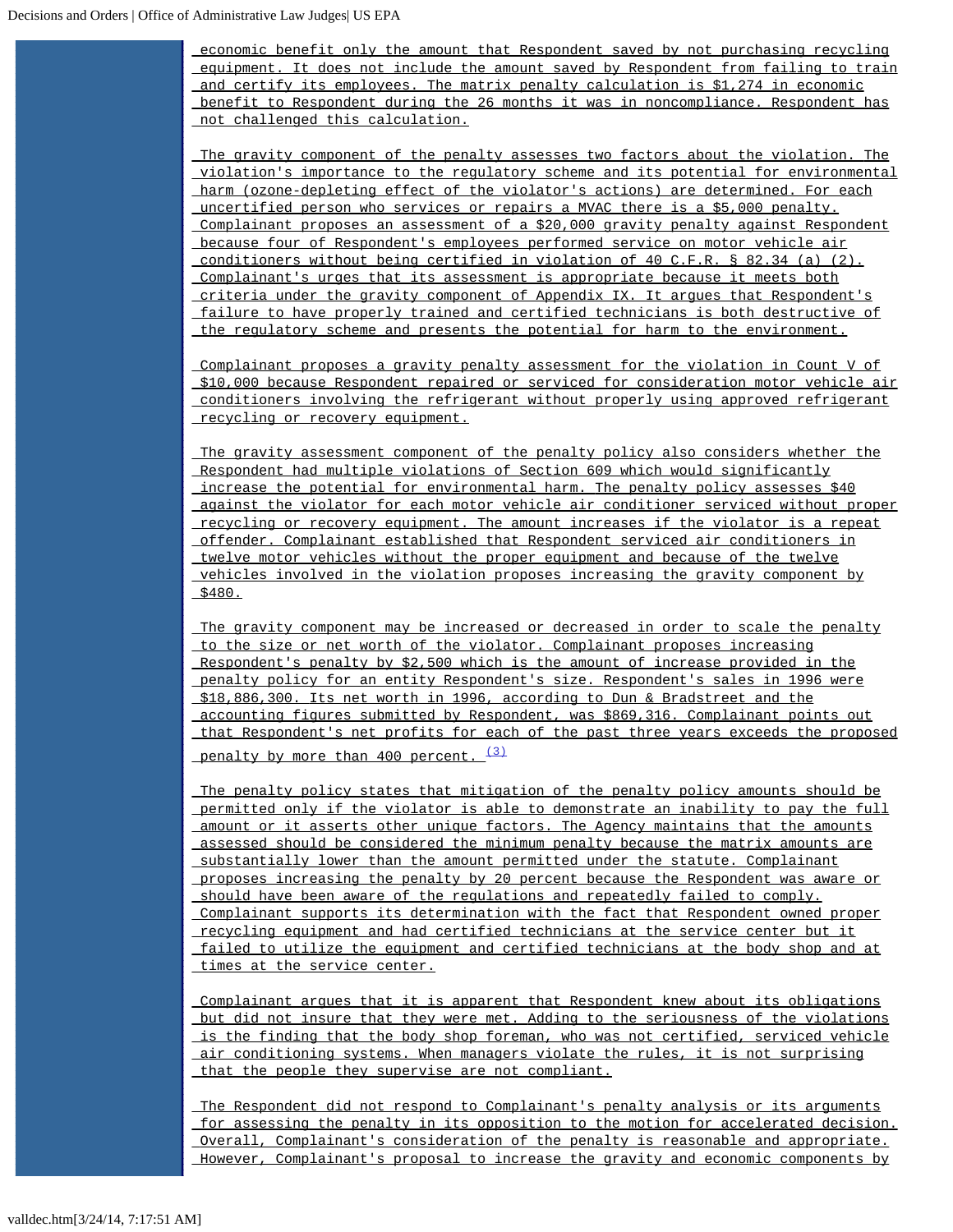20 percent is not justified because the Respondent knew or should have known about the regulations.  $\frac{(4)}{4}$  $\frac{(4)}{4}$  $\frac{(4)}{4}$  The penalty policy matrix assumes in calculating the reasonable and appropriate amount that Respondent knew or should have known about the regulations. An increase in the amount assessed by the matrixes and tables requires something more. (Complainant relies on an example at the end of Appendix IX for its calculation of an 20 percent increase. That calculation is without any explanation about what factual circumstances gave rise to the 20 percent increase in the example.) The record, for example, does not show that Respondent's actions were willful or that it was uncooperative in coming into compliance once the violations were brought to its attention by the Complainant. At the same time, Respondent's actions after the fact do not warrant more than elimination of the twenty percent upward adjustments. The just and reasonable penalty in this case for the violation found in Counts I-V is \$34,254.

ACCORDINGLY, IT IS ORDERED that Complainant's motion for accelerated decision IS GRANTED.

IT IS FURTHER FOUND that no genuine issue of material fact exists about Counts I, II, III, IV and V of the complaint and that Respondent has violated 40 C.F.R. § 82.34 (a) (1) and (2) as alleged in Counts I, II, III, IV and V of the complaint.

IT IS FURTHER ORDERED that Respondent is assessed a penalty of \$34,254 for violations of 40 C.F.R. § 82.34 (a) (1) and (2) and Section 609 of the Clean Air Act.

Payment of the full amount of the civil penalty assessed must be made within sixty (60) days of the service date of the final order by submitting a certified check or cashier's check payable to Treasurer, United States of America, and mailed to:

U. S. EPA, Region IV (Regional Hearing Clerk) Nations Bank P.O. Box 100142 Atlanta, Georgia 30384

A transmittal letter identifying the subject case and the EPA docket number, plus respondent's name and address must accompany the check.

Failure by respondent to pay the penalty within the prescribed statutory time frame after entry of the final order may result in the assessment of interest on the civil penalty. 31 U.S.C. § 3717; 4 C.F.R. § 102.13.

Pursuant to 40 C.F.R. § 22.27 (c), this initial decision will become the final order of the Environmental Appeals Board within forty-five (45) days after its service upon the parties and without further proceeding unless (1) an appeal to the Environmental Appeals Board is taken from it by a party to this proceeding or (2) the Environmental Appeals Board elects, sua sponte, to review this initial decision. If an appeal is taken, it must comply with § 22.30. A notice of appeal and an accompanying brief must be filed with the Environmental Appeals Board and all other parties within twenty (20) days after this decision is served upon the parties.

Edward J. Kuhlmann Administrative Law Judge

 $\overline{\phantom{a}}$  , and the contract of the contract of  $\overline{\phantom{a}}$ 

June 30, 1998 Washington, D. C.

<span id="page-8-0"></span>1. The Complainant is represented by Leif Palmer, Esq. and the Respondent is represented by Bruce W. Vanderbloemen, Esq.

<span id="page-8-1"></span>2. Pursuant to 114 (a) of the Clean Air Act, 42 U.S.C. § 7414 (a), the Administrator